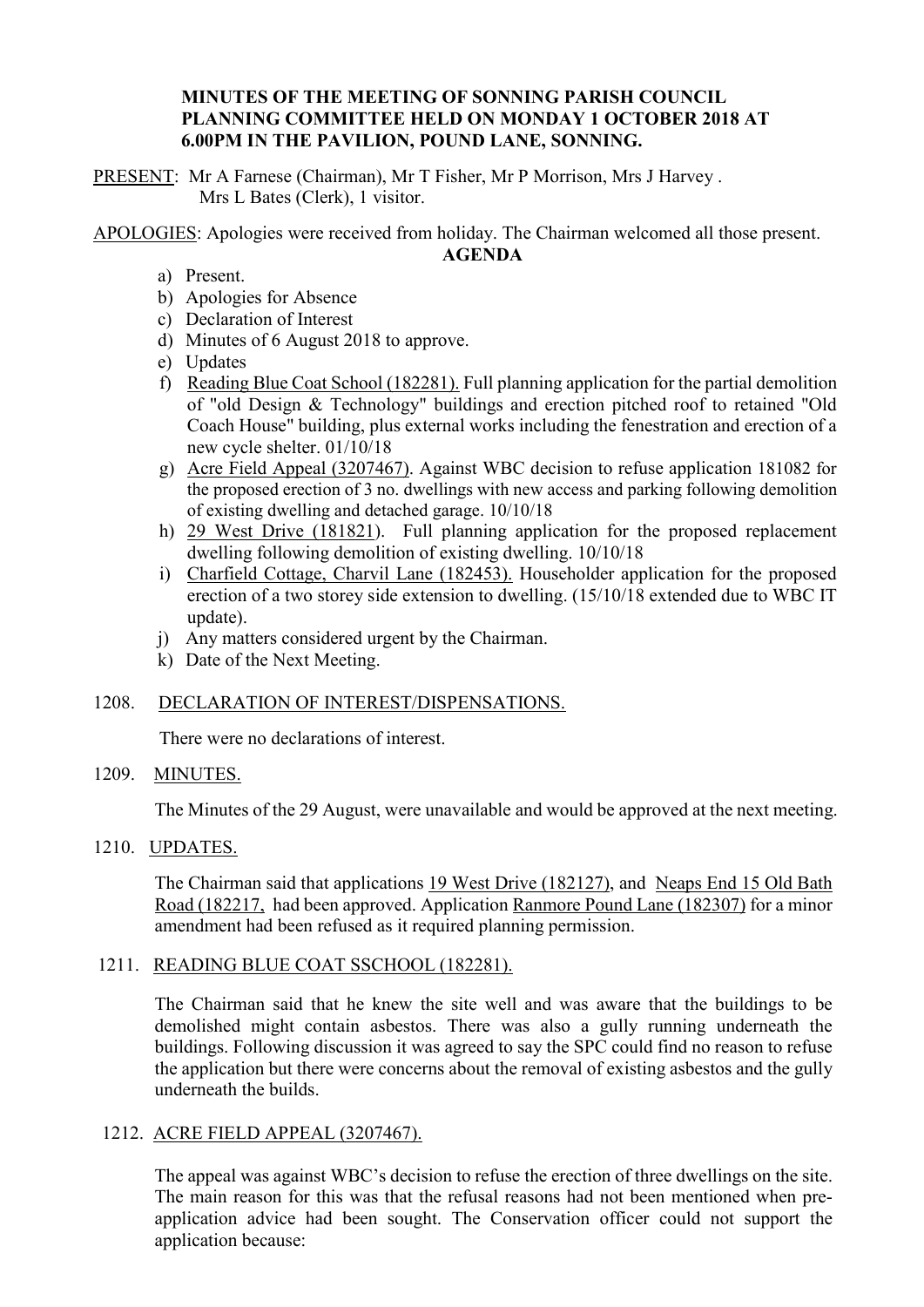*'the design and scale of the buildings did not preserve and enhance the character and appearance of the Conservation Area. Mention was made of the pre-application advice and that initial sketches gave rise to the concerns including* 

- *Design, height, orientation and relationship of the 'barn' (Plot 1) with the proposed cottages (Plots 2 & 3).*
- *Height, scale and design details of the building forming Plots 2 & 3. The design concerns included the proposed central, 2 storey, projecting, gabled bay which was felt to be overly assertive and not reflecting the more conservative detailing that characterises neighbouring cottages.*
- *The fact that no garages/external storage were shown on the plan, only cycle/bin stores. If this site is able to accommodate three dwellings it is likely to be at the limit of what can be achieved in terms of built form without compromising its openness and transitional role. It was stressed that the likely future requirement for these additional garage buildings should also be recognised at this planning stage and the scale of the dwellings reduced to reflect the impact of these additional outbuildings.*

*Although some revisions had been made many of the concerns remained in the revised scheme. Additionally, since the pre-application discussion, an application on the adjoining site August Field had been sought (since approved) and if permitted this would raise the density of dwellings to 8 across the two sites, considerably tightening the grain and resulting in a more suburban character. These sites, together, play an important transitional role at the edge of the CA/village and both applications should be considered together so that this open character can be preserved.*

Following discussion it was agreed to inform the Planning Inspectorate that SPC fully supported WBC's decision to refuse the application, quoting the CA's comments and that the two sites should be considered together and the pressure of local roads on local roads.

#### 1213. 29 WEST DRIVE (181821).

Mrs Harvey had discussed the proposal with the neighbours and, although they did not wish to object, they had reservations about the building work. Having endured extensive and inconsiderate building work on surrounding properties they wished to limit the impact this proposal would have. Noisy vehicles delivering at the weekend, rubble left in the front gardens and noise, dirt and dust were some of the issues they had raised. Mrs Harvey would inform them that working on Saturday afternoon and all day Sunday and Bank Holidays was not allowed under planning conditions but could only be enforced if these offences were reported to WBC at the time. Mr Hamblin said that there was a tree to the front of the property, which was on the boundary between the property and the West Drive verge (not owned by the applicant) which should be retained. The Chairman said that there were concerns about the large number of vehicles. Following discussion it was agreed to object to the demolition of the existing building, part of an unfortunate trend in West Drive, and the increase in size, which would result in more vehicles on site and additional pressure on local roads. In the event that WBC approved the proposal the applicant should be required to carry out tree protection measures on the large tree on the verge alongside the front boundary of the property and strict conditions regarding working hours and deliveries to the site.

## 1214. CHARFIELD COTTAGE, CHARVIL LANE (182453)..

The Chairman said that the original property had been subject to extensive alterations over the years, some less satisfactory than others, and the proposed two storey extension would result in a more balanced façade. Following discussion it was agreed to say that SPC could find no reason to refuse.